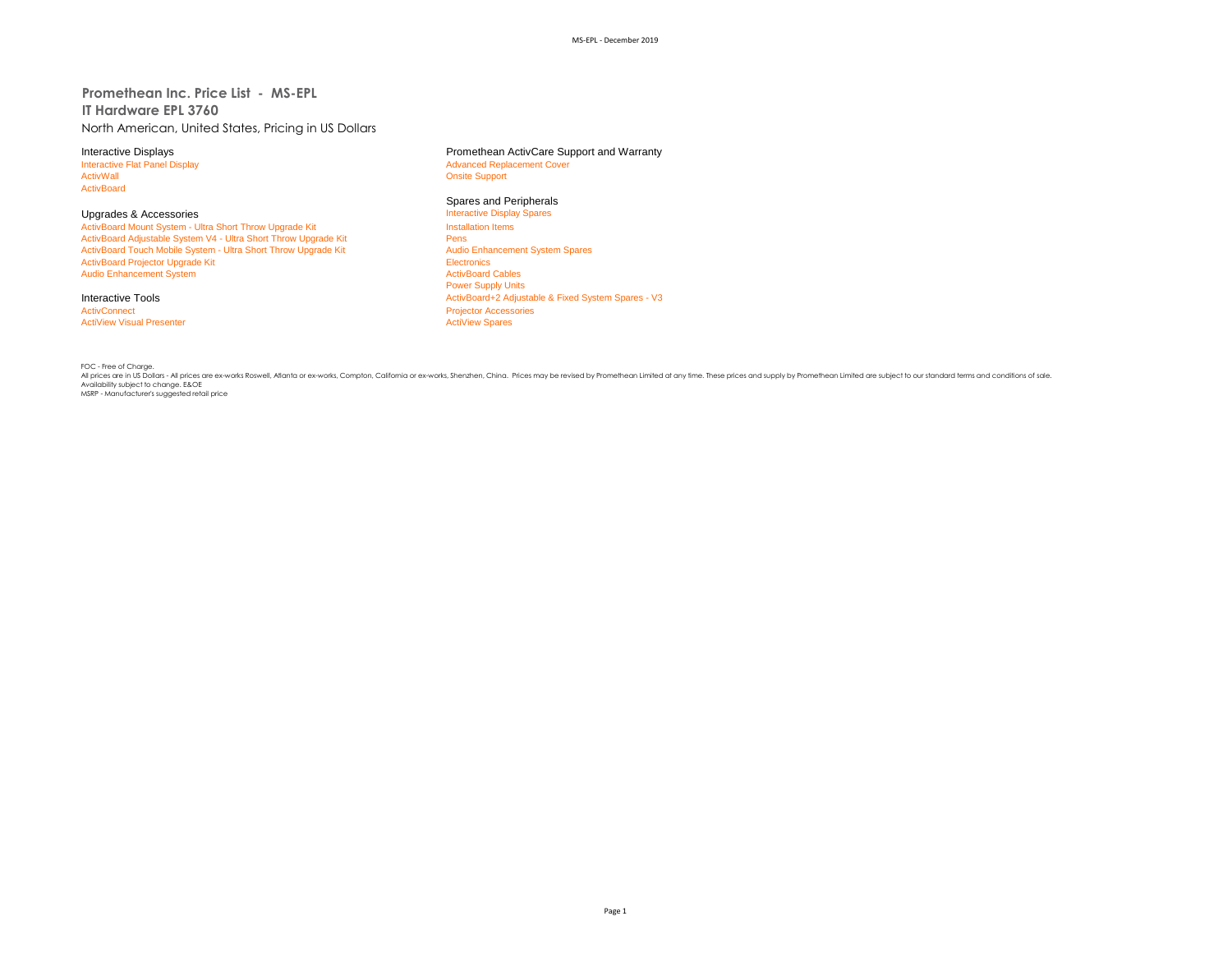# Interactive Displays

| <b>Product Code</b>            | <b>Product Name</b>             | <b>Product Description</b>                                                                                                        | MSRP MS-EPL |         |
|--------------------------------|---------------------------------|-----------------------------------------------------------------------------------------------------------------------------------|-------------|---------|
| Interactive Flat Panel Display |                                 |                                                                                                                                   |             |         |
| AP7-U65-NA-1                   | ActivPanel Nickel 65"           | ActivPanel Nickel 65" - 1 x Pen. Vesa Mount. WIFI Module & cable pack included. ActivInspire Professional Edition available FOC   | \$2,999     | \$2,039 |
| AP7-U75-NA-1                   | <b>ActivPanel Nickel 75"</b>    | ActivPanel Nickel 75" - 1 x Pen, Vesa Mount, WIFI Module & cable pack included. ActivInspire Professional Edition available FOC   | \$5,859     | \$3,984 |
| AP7-U86-NA-1                   | <b>ActivPanel Nickel 86"</b>    | ActivPanel Nickel 86" - 1 x Pen, Vesa Mount, WIFI Module & cable pack included. ActivInspire Professional Edition available FOC   | \$8,929     | \$6,072 |
| AP7-B70-NA-1                   | <b>ActivPanel Titanium 70"</b>  | ActivPanel Titanium 70" - 4 x Pen, Vesa Mount, WIFI Module & cable pack included. ActivInspire Professional Edition available FOC | \$5,709     | \$3,882 |
| AP7-B75-NA-1                   | ActivPanel Titanium 75"         | ActivPanel Titanium 75" - 4 x Pen, Vesa Mount, WIFI Module & cable pack included. ActivInspire Professional Edition available FOC | \$7,139     | \$4,855 |
| AP7-B86-NA-1                   | <b>ActivPanel Titanium 86"</b>  | ActivPanel Titanium 86" - 4 x Pen, Vesa Mount, WIFI Module & cable pack included. ActivInspire Professional Edition available FOC | \$9,929     | \$6,752 |
| APTMS-3                        | <b>ActivPanel Mobile Stand</b>  | ActivPanel Mobile Stand - For use with current & previous versions of ActivPanel *                                                | \$859       | \$584   |
| AP86ASF                        | Adi Mount Flr System            | Adjustable Wall Mount System with Floor Support for use with ActivPanel V5 86"Panel                                               | \$1,437     | \$977   |
| AP86ASW                        | Adj Mount System                | Adjustable Wall Mount System for use with ActivPanel V5 86" Panel.                                                                | \$1,078     | \$733   |
| AP70ASW                        | Adi Mount System 70" APT2       | Adjustable Wall Mount System for 70" ActivPanel Touch 2                                                                           | \$1,078     | \$733   |
| AP70ASF                        | Adi Mount Fir System 70" APT2   | Adjustable Wall Mount System with Floor Support for 70" ActivPanel Touch 2                                                        | \$1,437     | \$977   |
| AP70ASM                        | Mobile Adi System 70" APT2      | Mobile Adiustable Stand System for 70" ActivPanel Touch 2                                                                         | \$1,977     | \$1,344 |
| AP75ASM                        | Mobile Adi System 75" AP        | Mobile Adiustable Stand System for 75" ActivPanel                                                                                 | \$1,977     | \$1,344 |
| <b>ActivBoard</b>              |                                 |                                                                                                                                   |             |         |
| AB10T88D                       | ActivBoard 10Touch 88 Dry Erase | ActivBoard 10Touch Range 88" Dry Erase electronic interactive whiteboard. ActivInspire Professional Edition available FOC.        | \$1,859     | \$1,264 |
| AB10T78D                       | ActivBoard 10Touch 78 Dry Erase | ActivBoard 10Touch Range 78" Dry Erase electronic interactive whiteboard. ActivInspire Professional Edition available FOC.        | \$1,569     | \$1,067 |

# ActivBoard Upgrades & Accessories

| <b>Product Code</b> | <b>Product Name</b>                                     | <b>Product Description</b>                                                                                                                      |         |         |
|---------------------|---------------------------------------------------------|-------------------------------------------------------------------------------------------------------------------------------------------------|---------|---------|
|                     |                                                         |                                                                                                                                                 |         |         |
|                     |                                                         |                                                                                                                                                 |         |         |
|                     | ActivBoard Mount System - Ultra Short Throw Upgrade Kit |                                                                                                                                                 |         |         |
| ABMTSUPG-UST        | Mount Uparade Kit - UST                                 | ActivBoard Mount with DLP ultra short throw projector - Wallbox not included. For use with both current and previous versions of 64", 78", 87", | \$2,279 | \$1,550 |
|                     |                                                         | 88", 95" ActivBoard & ActivWall 88                                                                                                              |         |         |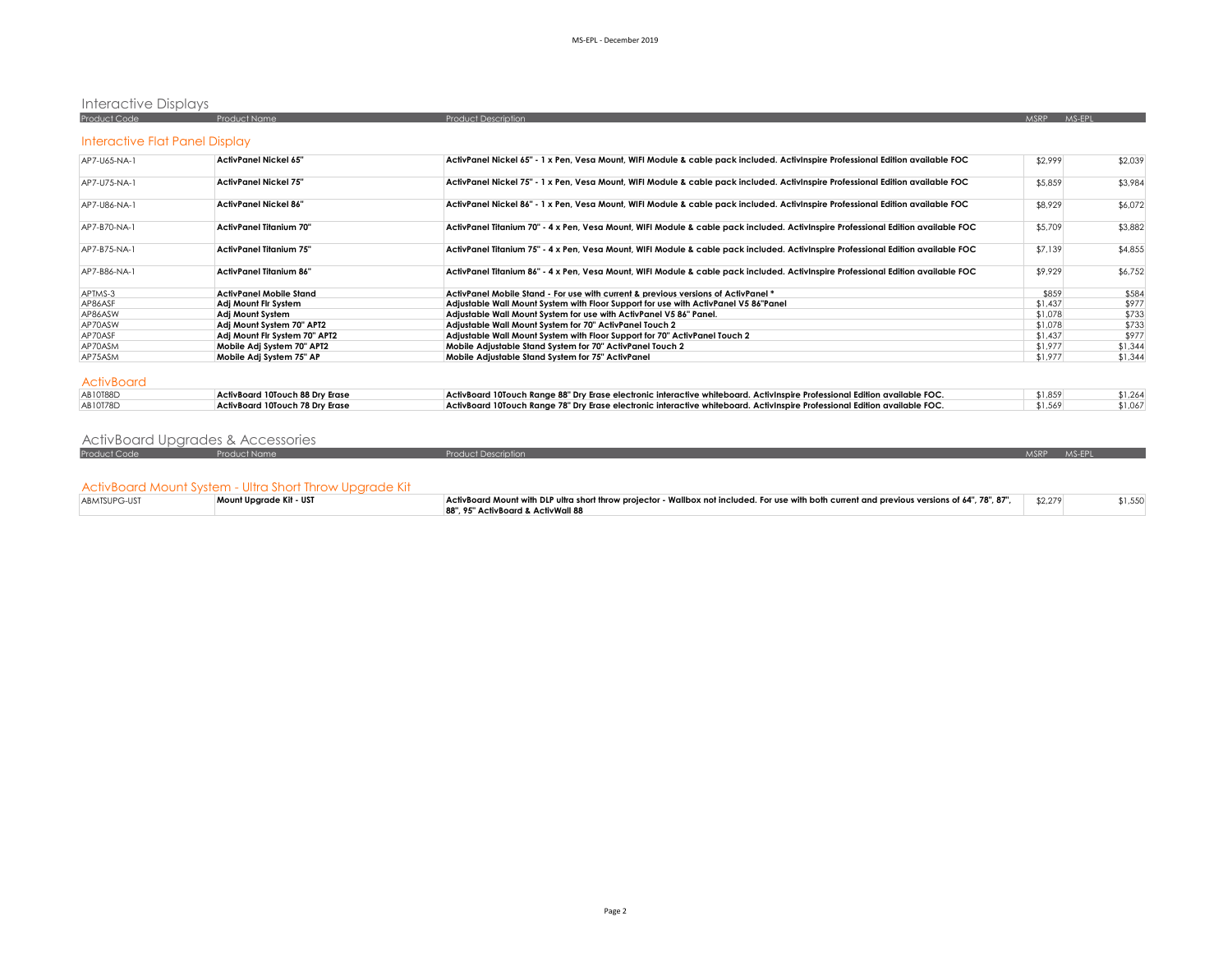# ActivBoard Upgrades & Accessories

### ActivBoard Projector Upgrade Kit

| ABKIT-MSV4-UST2  | AB Mobile V4 Stand Retrofit Kit UST-P2           | Retrofit kit for installation of UST-P2 projector on V4 (EST) mobile stand. Includes UST-P2 projector and ABMS-UST2              | \$2,859 | \$1,944 |
|------------------|--------------------------------------------------|----------------------------------------------------------------------------------------------------------------------------------|---------|---------|
| ABKIT-AFSV3-UST2 | AB Fixed-Adjustable V3 Stand Retrofit Kit UST-P2 | Retrofit kit for installation of UST-P2 projector on V3 Fixed and Adjustable stands. Includes UST-P2 projector and UST2-Plate    | \$2,139 | \$1,455 |
| ABKIT-AFSV4-UST2 | AB Fixed-Adiustable V4 Stand Retrofit Kit UST-P2 | Retrofit kit for installation of UST-P2 projector on V4 Fixed and Adjustable stands. Includes UST-P2 projector and ABAFS-UST-KIT | \$2,209 | \$1,502 |

#### Audio Enhancement System

| ASB-40- | vSoundBo | - Promethean ActivSoundBar - For use with current versions of ActivBoard Touch & ActivPanel Range. Mounting brackets included. | \$219 | 1149 |
|---------|----------|--------------------------------------------------------------------------------------------------------------------------------|-------|------|
|         |          |                                                                                                                                |       |      |

# Interactive Tools

| <b>Product Code</b> | Product Name | Product Description | MSRP MS-EPL |  |
|---------------------|--------------|---------------------|-------------|--|
|                     |              |                     |             |  |
| <b>ActivConnect</b> |              |                     |             |  |

| <b>PRM-CHROMEBOX</b> | <b>Promethean Chromebox</b>           | <b>Promethean Chromebox</b>                                                             | \$499   | \$339   |
|----------------------|---------------------------------------|-----------------------------------------------------------------------------------------|---------|---------|
| ACON1-G              | ActivConnect G-Series                 | ActivConnect G-Series collaboration device                                              | \$289   | \$197   |
| ACON1-OPS            | <b>ActivConnect OPS</b>               | AP PC for Android ACON1-OPS                                                             | \$289   | \$197   |
| OPS2-5P8R256S        | Promethean OPS-M (no OS preinstalled) | Open Pluggable Specification Mini PC (No OS preinstalled) for use with ActivPanels      | \$1,499 | \$1,019 |
| OPS2-5P8R256S-WIN    | OPS-M (Win10 IoT)                     | Open Pluggable Specification Mini PC (with Win10 preinstalled) for use with ActivPanels | \$1,709 | \$1,162 |

### Notes

\* Pricing applies to 48 contiguous US States only.

## Promethean ActivCare Support and Warranty

| Product Code                      | <b>Product Name</b>            | <b>Product Description</b>                                                                      | <b>MSRP</b> | MS-EPL |
|-----------------------------------|--------------------------------|-------------------------------------------------------------------------------------------------|-------------|--------|
| <b>Advanced Replacement Cover</b> |                                |                                                                                                 |             |        |
| ABT5YRARC                         | ActivBoard Touch 5 Year ARC    | ActivBoard Touch range - Enhancement, Advanced Replacement Cover, 5 Years                       | \$169       | \$115  |
| APL5YRARC                         | ActivPanel (Large) 5 Year ARC  | ActivPanel Large (size 80"+) - Extension, Advanced Replacement Cover, 5 years                   | \$329       | \$224  |
| APM5YRARC                         | ActivPanel (Medium) 5 Year ARC | ActivPanel Medium (size up to & including 79") - Extension, Advanced Replacement Cover, 5 years | \$219       | \$149  |
| <b>PRJ5YRARC</b>                  | Proiector 5 Year ARC           | Projector range - Extension & Enhancement, Advanced Replacement Cover, 5 years                  | \$109       | \$74   |

#### Onsite Support

| <b>ABT5YROSS</b> | ActivBoard Touch 5 Year OSS      | ActivBoard Touch range - Enhancement, On Site Support, 5 Years                             | \$429 | \$292 |
|------------------|----------------------------------|--------------------------------------------------------------------------------------------|-------|-------|
| APM5YROSS-B      | ActivPanel-B (Medium) 5 Year OSS | ActivPanel Medium (for Titanium IFPs up to 80") - Extension, On Site Support, 5 years      | \$359 | \$244 |
| APM5YROSS-U      | ActivPanel-U (Medium) 5 Year OSS | ActivPanel Medium (for Nickel IFPs up to 80") - Extension, On Site Support, 5 years        | \$359 | \$244 |
| APL5YROSS-B      | ActivPanel-B (Large) 5 Year OSS  | ActivPanel Large (for Titanium IFPs bigger than 80") - Extension, On Site Support, 5 Years | \$539 | \$367 |
| APL5YROSS-U      | ActivPanel-U (Large) 5 Year OSS  | ActivPanel Large (for Nickel IFPs bigger than 80") - Extension, On Site Support, 5 Years   | \$539 | \$367 |
| <b>PRJ5YROSS</b> | Projector 5 Year OSS             | Projector 5 Year OSS                                                                       | \$289 | \$197 |

#### **Notes**

' OSS available in 48 contiguous US states<br>Please refer to Warrantv at a Glance Matrix for applicable countries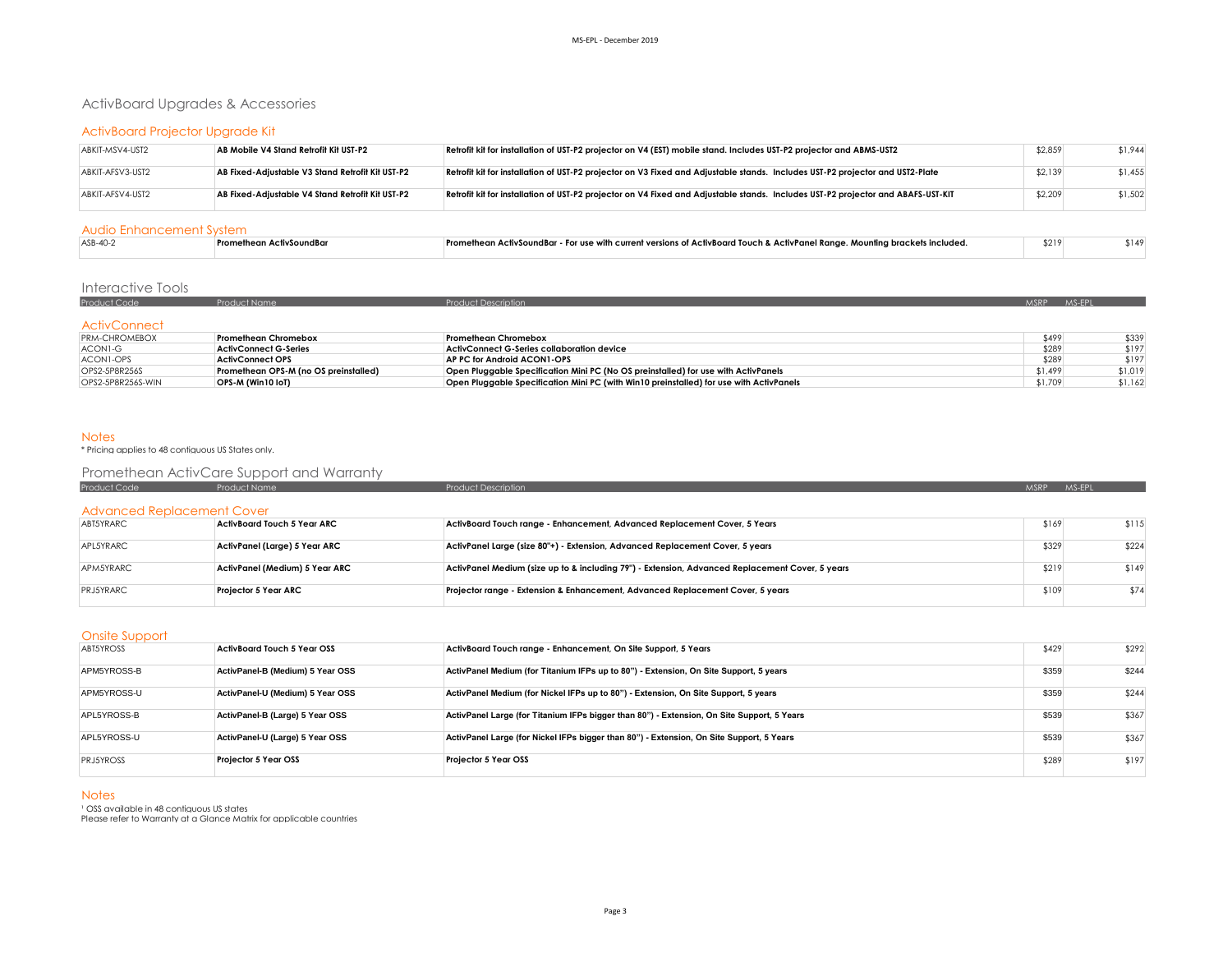# Spares and Peripherals<br>Product Code Product Name Product Name Product Description Product Description Assembly of the Second MSRP MS-

| Interactive Display Spares |                                    |                                                                 |      |      |
|----------------------------|------------------------------------|-----------------------------------------------------------------|------|------|
| <b>ACON1-G-REMOTE</b>      | <b>ActivConnect G-Series</b>       | <b>ActivConnect G-Series collaboration device</b>               | \$20 | \$14 |
| AP-REMOTE-CONTROL          | ActivPanel Remote                  | Remote control for ActivPanel versions 5-6 & i-Series           | \$12 | \$8  |
| APT2-REMOTE                | <b>ActivPanel Touch Remote</b>     | Remote control for ActivPanel Touch - For use with versions 1-3 | \$19 | \$13 |
| AP4F-REMOTE                | <b>ActivPanel Remote</b>           | Remote control for ActivPanel 70" & 80"                         | \$19 | \$13 |
| AP-ACC-HOLDER              | <b>ActivPanel Accessory Holder</b> | <b>ActivPanel Accessory Holder for AP5/AP6</b>                  | \$9  |      |
| AP-ERASER                  | <b>ActivPanel Eraser</b>           | ActivPanel Eraser for AP5/AP6                                   |      | \$6  |
| AP-WIFI-A                  | Wi-Fi Module V7 Nickel & Cobalt    | Wi-Fi Module for ActivPanel V7 Nickel & Cobalt                  | \$56 | \$38 |
| AP-WIFI-BC                 | Wi-Fi Module V7 Titanium           | Wi-Fi Module for ActivPanel V7 Titanium                         | \$70 | \$48 |
| AP7-FRASFR-B               | <b>ActivPanel V7 Eraser</b>        | <b>Eraser for ActivPanel V7 Titanium</b>                        | \$29 | \$20 |

### Installation Items

| \$19 | \$13                                                                                                                                                                                                                                                                             |
|------|----------------------------------------------------------------------------------------------------------------------------------------------------------------------------------------------------------------------------------------------------------------------------------|
|      |                                                                                                                                                                                                                                                                                  |
|      |                                                                                                                                                                                                                                                                                  |
| \$19 | \$13                                                                                                                                                                                                                                                                             |
|      |                                                                                                                                                                                                                                                                                  |
|      | For use with ASB-40 when mounting on an ActivBoard 10T or V5 70" panel. Not required to be purchased seperately for ActivPanel 75"+<br>Lower bracket kit (x2 brackets) – needed when upgrading to a 10T board for use with Fixed, Adjustable and Mobile stands - not required to |

### Audio Enhancement System Spares

| ASB-40-RC | e Control<br>r Remote i<br>  ActivSoundBar<br>. | Remote control for Prom<br>methean ActivSoundBar<br>. | \$14 |  |
|-----------|-------------------------------------------------|-------------------------------------------------------|------|--|
|           |                                                 |                                                       |      |  |

# Spares and Peripherals

| Product Code     | Product Name                      | <b>Product Description</b>                                                                                                            | MSRP MS-EPL |       |
|------------------|-----------------------------------|---------------------------------------------------------------------------------------------------------------------------------------|-------------|-------|
| Pens             |                                   |                                                                                                                                       |             |       |
| AP6-PEN-2        | ActivPanel V6 86" Pen (Thin nib)  | Spare pen for ActivPanel V6 86" (Thin nib)                                                                                            | \$15        | \$10  |
| AP6-PEN-5        | ActivPanel V6 86" Pen (Thick nib) | Spare pen for ActivPanel V6 86" (Thick nib)                                                                                           | \$15        | \$10  |
| AP6-PEN-4        | ActivPanel V6 Pen (Non 86")       | Spare pen for ActivPanel V6 for the 65", 70" & 75"                                                                                    | \$15        | \$10  |
| AP5-PEN-4K       | <b>ActivPanel Pen</b>             | Spare Pen for use with ActivPanel version 5 4k only                                                                                   | \$15        | \$10  |
| AP5-PEN          | <b>ActivPanel Pen</b>             | Spare Pen for use with ActivPanel version 5 (not for use with 4k)                                                                     | \$15        | \$10  |
| VTP-PEN          | i-Series Pen                      | <b>ActivPanel i-Series Pen</b>                                                                                                        | \$15        | \$10  |
| PEN4NIBS2-100    | <b>ActivPen 4 nibs</b>            | Pack of 100 nibs for ActivPen 4 with manufacturing date stamp of 11 October 2010 onwards                                              | \$179       | \$122 |
| PEN4NIBS-100     | ActivPen 4 nibs                   | Pack of 100 nibs for ActivPen 4 with manufacturing date stamp of 10 October 2010 or earlier                                           | \$179       | \$122 |
| ABR-AP-PEN-NIBS  | Digital Pen Nibs                  | Pack of nibs for use with ActivPanel and ActivBoard Touch Digital Pen                                                                 | \$7         | \$5   |
| AW-TEACHER-PEN   | <b>AW Teacher Pen</b>             | ActivWall Teacher Pen - For use with all variants of ActivWall                                                                        | \$49        | \$33  |
| AB-STY           | <b>ActivPanel Stylus</b>          | <b>Replacement for ActivPanel Stylus</b>                                                                                              | \$7         | \$5   |
| AW-STUDENT-PEN-1 | AW Student Pen 1                  | ActivWall Student Pen - For use with all variants of ActivWall. Performs as the second pen, after the Teacher Pen.                    | \$49        | \$33  |
| AW-STUDENT-PEN-2 | AW Student Pen 2                  | ActivWall Student Pen - For use with ActivWall 102 & ActivWall 135 as a 3rd pen.                                                      | \$49        | \$33  |
| ACTIVPEN4S3-2-BK | Student ActivPen 50 - 2 Pack      | Student ActivPen 50. Cordless battery-free pen for ActivBoard - For use with 100, 300, 300 Pro & 500 Pro Range                        | \$139       | \$95  |
| AW-STUDENT-PEN-3 | AW Student Pen 3                  | ActivWall Student Pen - For use with ActivWall 135 as a 4th pen.                                                                      | \$49        | \$33  |
| AP-PEN-2         | <b>ActivBoard Pen</b>             | ActivBoard Digital Pen - For use with ActivBoard 10 Touch Range only                                                                  | \$110       | \$75  |
| ACTIVPEN4T3-2-BK | Teacher ActivPen 50 - 2 Pack      | Teacher ActivPen 50. Cordless battery-free pen for ActivBoard - For use with 100, 300, 300 Pro & 500 Pro Range                        | \$109       | \$74  |
| ACTIVPEN4T3-10   | Teacher ActivPen 50 - 10 Pack     | Teacher ActivPen 50. Cordless battery-free pen for ActivBoard - For use with 100, 300, 300 Pro & 500 Pro Range                        | \$419       | \$285 |
| PEN3NIBS-100     | ActivPen 3 nibs                   | Pack of 100 nibs for ActivPen 3                                                                                                       | \$39        | \$27  |
| ARAAC2PENSET     | ActivArena spare pen set          | ActivArena Spare pen set. Cordless battery-free pen for ActivBoard - Set comprises 1 teacher & 1 student ActivArena Pen. For use with | \$89        | \$61  |
| AP7-PEN-B        | ActivPanel V7 Pen Titanium        | Spare pen for ActivPanel V7 Titanium                                                                                                  | \$19        | \$13  |
| AP7-PEN-U        | ActivPanel V7 Pen Nickel          | Spare pen for ActivPanel V7 Nickel                                                                                                    | \$19        | \$13  |

#### ActivBoard Cables

| CB-5883067            | USB Cable - 3 Metre           | 3 metre USB cable - For use with 100, 300, 300 Pro & 500 Pro Range ActivBoard & ActivPanels |  |
|-----------------------|-------------------------------|---------------------------------------------------------------------------------------------|--|
| AB-TOUCH-5M-USB-CABLE | ActivBoard Touch 5m USB Cable | ActivBoard Touch 5m USB Cable (Touch Boards Only)                                           |  |
|                       |                               |                                                                                             |  |

## Power Supply Units

| ACTIVUNIVPSU2          | ActivSlate/ActivBoard PSU     | Power supply unit with mains lead (power cable) for ActivSlate 2.4, 100 and 300 Range ActivBoards; not compatible with ActivSlate 60 | \$79 | \$54 |
|------------------------|-------------------------------|--------------------------------------------------------------------------------------------------------------------------------------|------|------|
| PSU-DUAL-MODE-ABOARD   | US PSU - 500 Pro Range        | Power supply unit for 500 Range ActivBoard                                                                                           | \$39 | \$27 |
| ACTIV-DUALMODE-LEAD-US | US Mains Lead - 500 Pro Range | US mains lead (power cable) for 500 Range ActivBoard & ActivPanels                                                                   |      |      |
| AB23AMPPSUKIT-US       | US PSU - 300 Pro Ranae        | Power supply unit with mains lead (power cable) (for use with 300 Pro Range ActivBoards)                                             | \$49 | \$33 |
| ACON1-G-PSU-KIT        | <b>ActivConnect-G PSU</b>     | Power supply for ActivConnect G-Series collaboration device                                                                          | \$18 | \$12 |
|                        |                               |                                                                                                                                      |      |      |